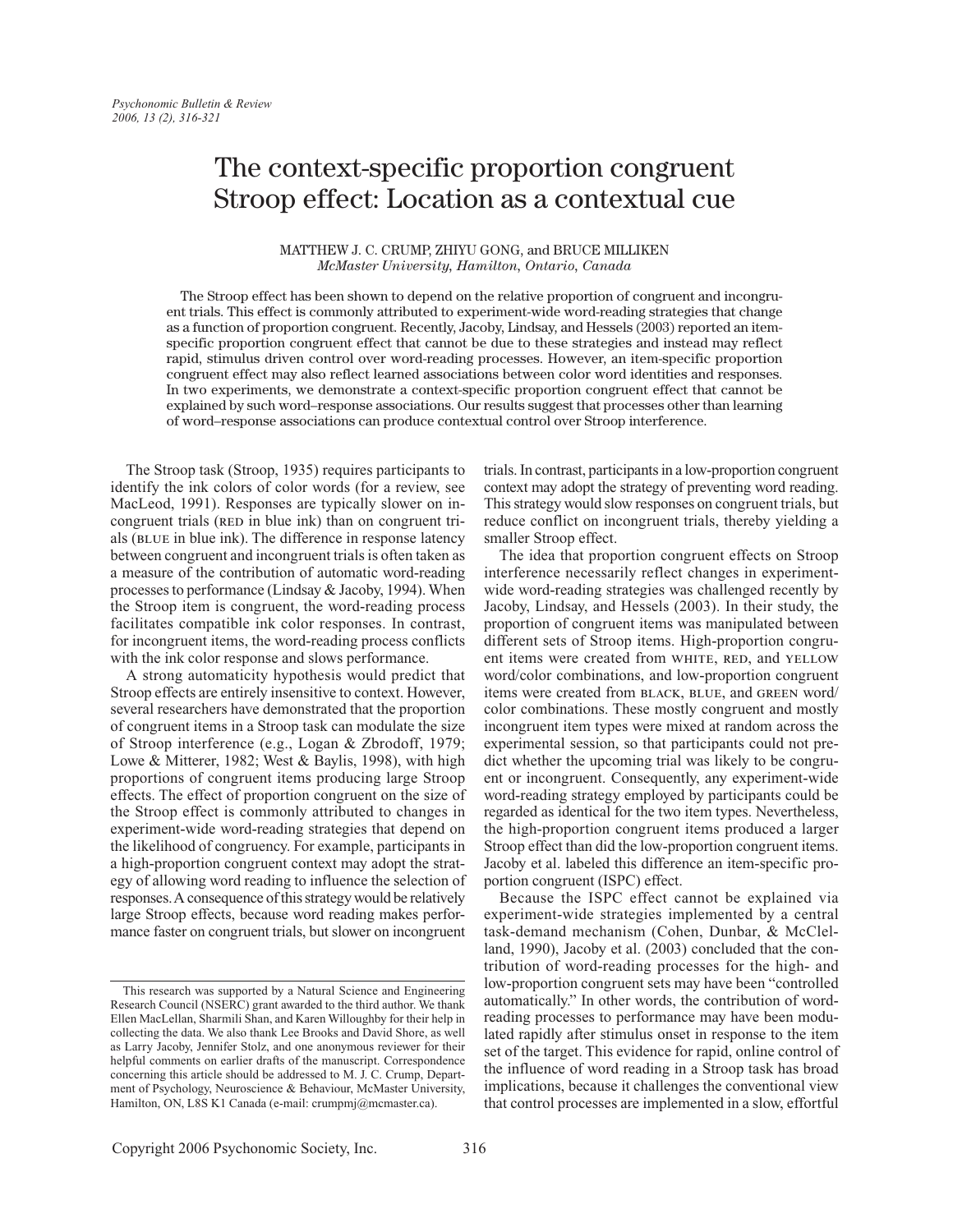manner (Posner & Snyder, 1975; Shiffrin & Schneider, 1977).

At the same time, Jacoby et al. (2003) acknowledged an alternative account of the ISPC effect that would not require any inferences about rapid control over word reading. Specifically, in their experiments, each color word was predictive of both proportion congruency and a particular ink color response. For example, participants could have learned that the word RED was usually presented in the ink color RED, as was the case for mostly congruent items. If so, then associations between words and responses could have speeded performance for congruent trials and increased the overall Stroop effect. Note that this influence of the association between a word and a response could well be independent of attention processes that control the contribution of word reading to performance, yet this influence would indeed produce an ISPC effect.

The purpose of the present experiments was to determine whether the ISPC effect (Jacoby et al., 2003) is an idiosyncratic consequence of an experimental design that allows associations to build between a salient contextual cue (i.e., the word in a Stroop task) and a response. The alternative hypothesis that we forward is that the ISPC effect belongs to a larger class of effects that we call *context*specific proportion congruent (CSPC) effects—that is, effects that are driven by associations between context and likelihood of congruency. To address this issue, we demonstrate a CSPC effect using a nominally irrelevant cue dimension that does not predict color responses, but does predict likelihood of congruency.

# **EXPERIMENT 1 Redundant Location and Shape Cues**

In this experiment, a briefly presented color word prime appeared at fixation, followed by a colored shape that appeared above or below fixation. The task was to name aloud the color of the shape as quickly and accurately as possible. We followed the general logic of Jacoby et al.'s (2003) study, with the exception that the likelihood of congruency was not associated with particular color words. Instead, the nominally irrelevant shape/location contexts were associated with likelihood of congruency. Importantly, the contextual cues appeared in each color with equal frequency and therefore did not predict particular responses. The aim was to determine whether a contextspecific proportion effect could be observed in the absence of biased word-color associations.

#### **Method**

Participants. The participants were 16 undergraduate students enrolled in psychology courses at McMaster University who volunteered for course credit. All participants spoke English as a first language, had normal color vision, and had normal or corrected-tonormal visual acuity.

Materials and Procedure. We followed a simple priming procedure involving the presentation of a color word prime, followed by a colored shape probe display. There were four equally frequent color word primes (RED, GREEN, BLUE, YELLOW). The colored shape was either a circle  $(2.6^{\circ}$  in diameter) or a square  $(2.6^{\circ}$  in width) that appeared above or below the fixation point  $(5.7^{\circ})$ , in one of the four colors (red, green, blue, yellow). The shape was redundant with its location (i.e., the circle always appeared above fixation and the square always appeared below fixation, or vice versa). One of these two shape/location contexts was associated with a high likelihood of congruency between the prime word and colored shape; the other shape/location context was associated with a low likelihood of congruency between the prime word and colored shape. Both shape/location contexts were combined with both proportions of congruency (high or low), and the resulting four conditions were counterbalanced across participants. Participants completed 10 practice trials, followed by four blocks of 96 experimental trials. Each block of 96 trials consisted of 48 trials in each of the two shape/location contexts, mixed randomly across the block. One of the shape/location contexts was defined as the high proportion congruent condition while the other was defined as the low proportion congruent condition. The 48 trials in the high proportion congruent condition consisted of nine presentations of each of the 4 possible congruent items (36 trials) and one presentation of each of the 12 possible incongruent items (12 trials). Similarly, the 48 trials in the low proportion congruent condition consisted of three presentations of each congruent item (12 trials) and three presentations of each incongruent item (36 trials).

The experiment was conducted on a PC with a 15-in. SVGA monitor using MEL experimental software (Schneider, 1988). Participants were seated approximately 57 cm from the computer monitor. At the beginning of each trial, participants were presented with a fixation cross displayed in white against a black background for 1,000 msec, followed by a blank interval of 250 msec. Next, a color word prime was centrally displayed in white against a black background for 100 msec. Following the prime display, a colored shape probe display appeared. Participants were instructed to name the color of the probe as quickly and accurately as possible. The probe was presented on the screen until the participant made a vocal response. Vocal response latencies were recorded with a microphone, and a voice-activated relay timed the response from the onset of the probe display. An experimenter coded each response as correct, incorrect, or spoil. A spoil was defined as a trial in which noise unrelated to the onset of the intended response triggered the voice key. After the completion of the experiment, participants were shown pictures of congruent and incongruent trial types in both the high and low proportion congruent conditions. The participants were then asked to estimate the percentages of congruent and incongruent trial types that occurred in both the high and low proportion congruent conditions. The participants were asked to give estimates that summed to 100 for each of the proportion congruent conditions.

### **Results**

For each participant, response times (RTs) for each condition were submitted to an outlier elimination procedure (Van Selst & Jolicœur, 1994). Mean RTs were then computed from those which remained. These means were submitted to a repeated measures ANOVA that included proportion congruent (high vs. low), and congruency (congruent vs. incongruent) as within-participants factors. The mean RTs in each condition, collapsed across participants, are displayed in Table 1.<sup>1</sup>

The main effect of congruency was significant  $[F(1,15) = 95.79, MS_e = 1,393.96, p < .0001]$ . Responses on congruent trials (486 msec) were faster than responses on incongruent trials (577 msec). More important, the proportion congruent  $\times$  congruency interaction was significant  $[F(1,15) = 7.87, MS_e = 133.11, p < .05]$ . The Stroop effect for the high-proportion condition was larger (99 msec) than the Stroop effect for the low-proportion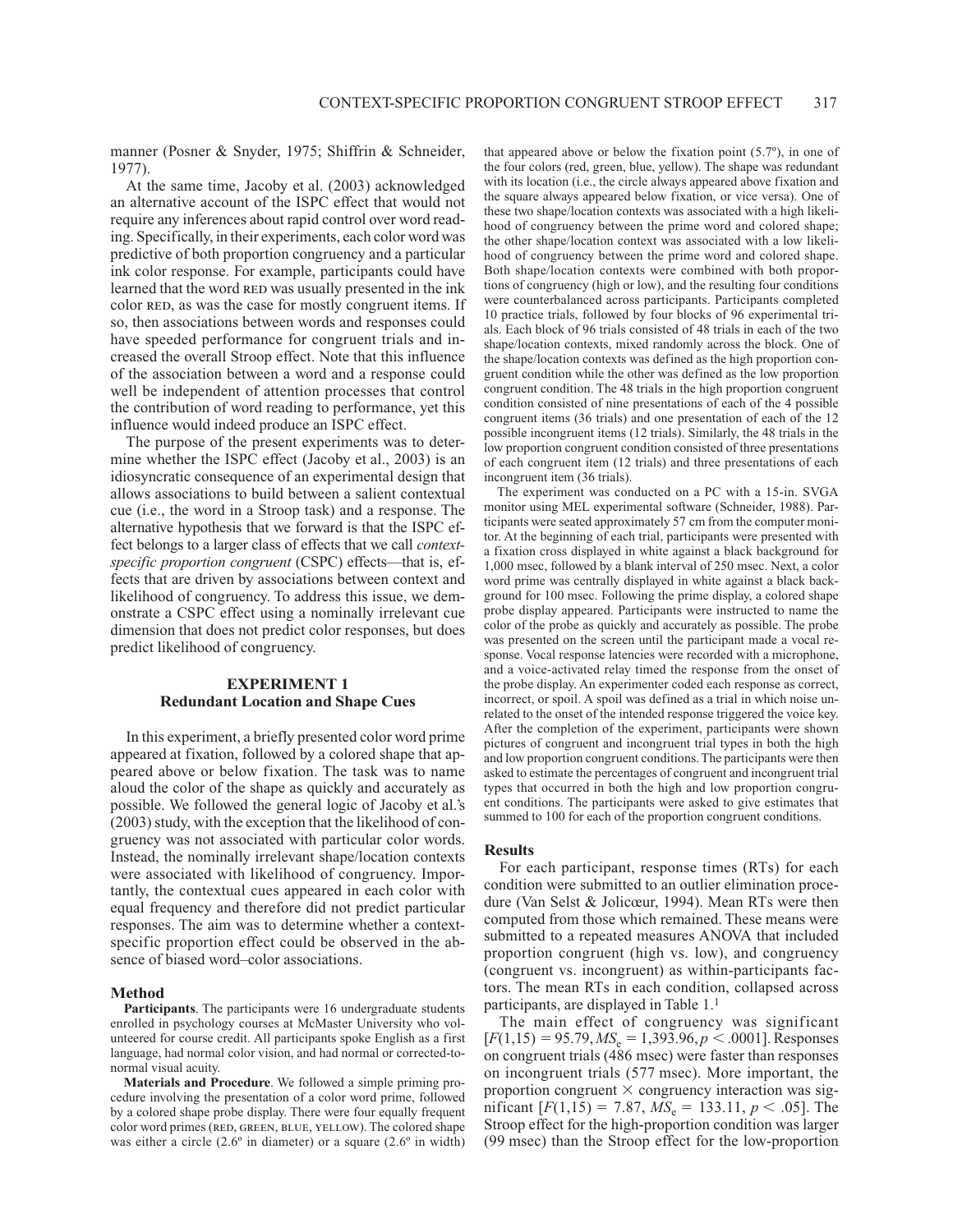|            |          |                 | Item Type |                   |    |         |                    |     |  |  |  |  |
|------------|----------|-----------------|-----------|-------------------|----|---------|--------------------|-----|--|--|--|--|
| Proportion |          | Congruent $(C)$ |           | Incongruent $(I)$ |    | $I - C$ | <b>CSPC</b> Effect |     |  |  |  |  |
| Congruent  | SE<br>RT |                 | SE<br>RT  |                   | RT | SE      | RT                 | SE  |  |  |  |  |
| High       | 484      | 16.2            | 583       | 16.8              | 99 | 10.5    |                    |     |  |  |  |  |
| Low        | 487      | 152             | 571       | 165               | 83 | 9.0     | 16                 | 5.8 |  |  |  |  |

**Table 1** Mean Color-Naming Response Latencies (RTs, in Milliseconds, **With Standard Errors) for Experiment 1** 

Note—CSPC, context-specific proportion congruent.

condition (83 msec). Participants' estimates of proportion congruent for the two proportion congruent conditions are reported in Table 2. The estimates of proportion congruent in the high and low conditions did not differ significantly. Thus, there was no evidence that participants were explicitly aware of the proportion congruent manipulation.

#### **Discussion**

The results of Experiment 1 demonstrate a CSPC effect in which the critical shape/location contextual cue was associated equally with each of the four color responses. Neither biased associations between the shape/location cue and response, nor biased associations between word and color can explain this effect. Alternatively, learning of associations between the shape/location contextual cue and likelihood of congruency can explain our effect. Furthermore, it is noteworthy that contextual control over the Stroop effect can involve associations between nominally irrelevant, incidental properties of the target, such as its shape or location, and likelihood of congruency.

# **EXPERIMENTS 2A AND 2B Separating Location/Shape Cues**

In Experiment 1, the response-irrelevant shape and location cues were redundant. Consequently, it was not clear whether location information, shape information, or both were important to the learning that underlay the observed CSPC effect. We addressed this issue in Experiments 2A and 2B.

#### **Method**

Participants. The participants were 34 undergraduate students enrolled in psychology courses at McMaster University who volunteered for course credit. All participants spoke English as a first

**Table 2 Mean Proportion Congruent Estimates, With Standard Errors, for Experiments 1, 2A, and 2B** 

|            | Proportion |     | Congruent | Incongruent |     |  |
|------------|------------|-----|-----------|-------------|-----|--|
| Experiment | Congruent  | M   | SE        | M           | SE  |  |
|            | High       | .45 | .16       | .56         | .16 |  |
|            | Low        | .49 | .17       | .51         | .18 |  |
| 2A         | High       | .52 | .16       | .48         | .16 |  |
|            | Low        | .47 | .18       | .53         | .18 |  |
| 2B         | High       | .53 | .13       | .47         | .13 |  |
|            | Low        | .54 | .15       | .46         | .15 |  |

language, had normal color vision, and had normal or corrected-tonormal visual acuity.

Materials and Procedure. Experiment 2A followed the same procedure as did Experiment 1, with the exception that shape differences were removed from the probe display. Colored rectangles 1.56° in height and 5.19° in width appeared above or below fixation. Experiment 2B followed the same procedure as did Experiment 1, with the exception that location differences were removed from the probe display. Probes consisted of one of two shapes, either a circle or a square, presented at fixation. The dimensions of these shapes were the same as in Experiment 1.

#### **Results**

Two participants in Experiment 2A whose error rates on incongruent trials exceeded 20% were excluded from all analyses. For the remaining 16 participants in each experiment, the RTs from correct trials for each condition were submitted to an outlier elimination procedure (Van Selst & Jolicœur, 1994). Mean RTs were then computed from those which remained. The results from both experiments were submitted to a 2 (proportion congruent: high vs. low)  $\times$  2 (congruency: congruent vs. incongruent) repeated measures ANOVA. RTs and error rates for each condition, collapsed across participants in each experiment, are displayed in Table 3.

**Experiment 2A.** There was a significant main effect of congruency  $[F(1,15) = 96.22, MS_e = 855.26, p < .0001]$ . Responses on congruent trials were faster (507 msec) than responses on incongruent trials (579 msec). More germane to the question at hand, the proportion congruent  $\times$ congruency interaction was significant  $[F(1,15) = 7.19]$ ,  $MS_e = 146.25, p < .05$ . The Stroop effect for the high proportion location condition was larger (80 msec) than the Stroop effect for the low proportion location condition (64 msec). A corresponding analysis of error rates revealed a main effect only of congruency  $[F(1,15) = 6.63]$ ,  $MS_e = 5.25 \times 10^{-5}$ ,  $p < .05$ ); error rates were higher for incongruent trials (.003) than for congruent trials (.001).

**Experiment 2B.** There was a significant main effect of congruency  $[F(1,15) = 25.646, MS_e = 748.54, p < .0001]$ . Responses on congruent trials were faster (485 msec) than responses on incongruent trials (562 msec). Interestingly, there was no significant proportion congruent  $\times$  congruency interaction.

**Combined analysis.** To determine whether location cues produced a significantly larger proportion congruent effect than that produced by shape cues, a mixed design ANOVA with experiment (location vs. shape) as a between-participants factor was conducted. The three-way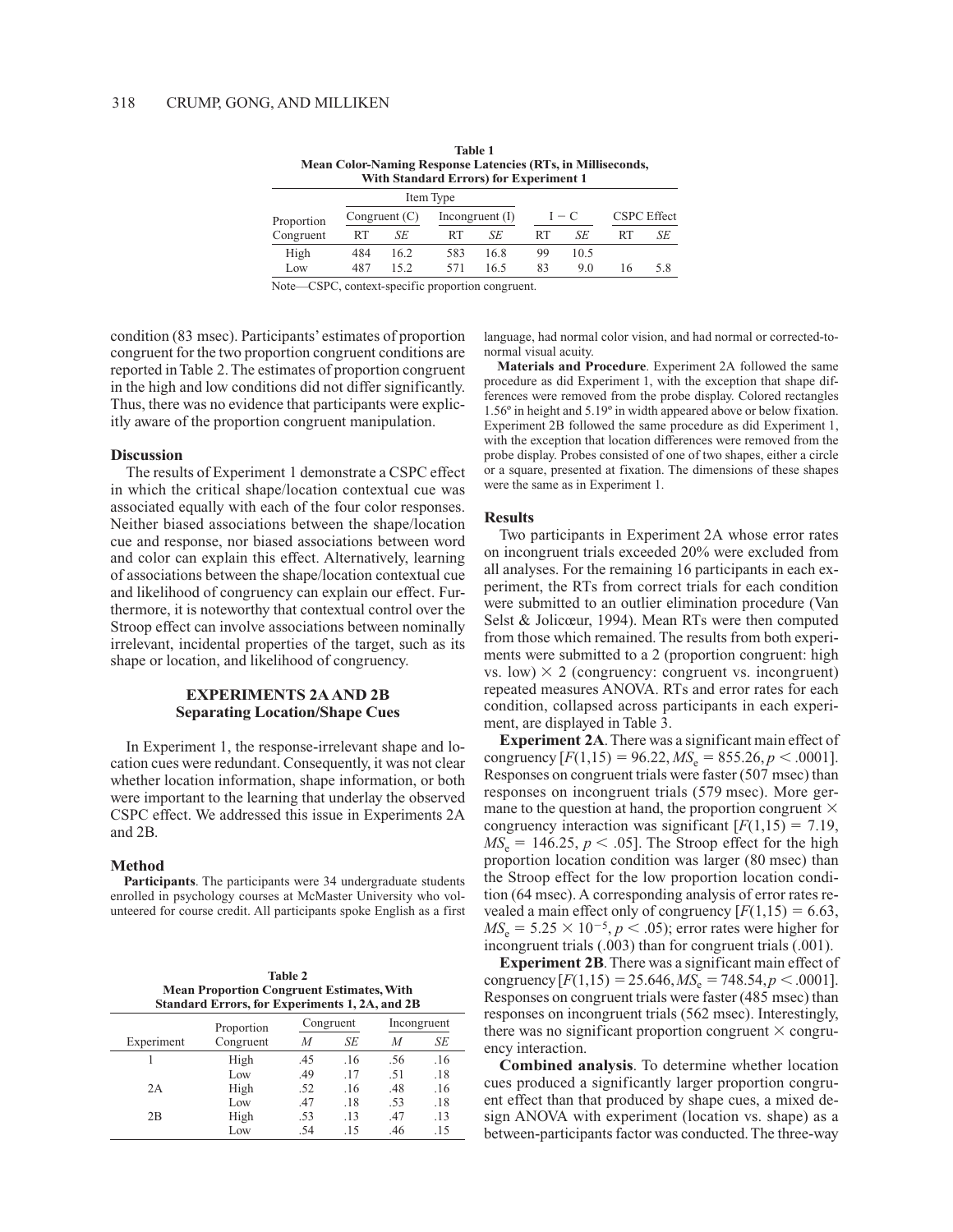|            | Mean Correct Color-Naming Response Latencies (RTs, in Milliseconds,<br>With Standard Errors) and Error Rates (ERs) for Experiments 2A and 2B |                 |      |      |                   |      |      |         |     |                    |     |
|------------|----------------------------------------------------------------------------------------------------------------------------------------------|-----------------|------|------|-------------------|------|------|---------|-----|--------------------|-----|
|            |                                                                                                                                              |                 |      |      | Item Type         |      |      |         |     |                    |     |
|            | Proportion                                                                                                                                   | Congruent $(C)$ |      |      | Incongruent $(I)$ |      |      | $I - C$ |     | <b>CSPC</b> Effect |     |
| Experiment | Congruent                                                                                                                                    | RT              | SE   | ER   | RT                | SE   | ER   | RT      | SE  | RT                 | SE  |
| 2A         | High                                                                                                                                         | 501             | 12.6 | .001 | 580               | 13.3 | .001 | 80      | 8.5 |                    |     |
|            | Low                                                                                                                                          | 513             | 13.0 | .000 | 577               | 12.9 | .004 | 64      | 7.2 | 16                 | 6.0 |
| 2B         | High                                                                                                                                         | 486             | 13.5 | .000 | 561               | 15.2 | .001 | 75      | 7.4 |                    |     |
|            | Low                                                                                                                                          | 485             | 15.1 | .000 | 563               | 14.6 | .001 | 78      | 6.9 | - 2                | 4.3 |

Table 3

Note-CSPC, context-specific proportion congruent.

interaction of experiment  $\times$  proportion congruent  $\times$  congruency was significant  $[F(1,30) = 6.32, MS_e = 697.16,$  $p < .05$ ]. In addition, it is noteworthy that the main effect of experiment was not significant; that is, responses were as fast in the experiment in which a CSPC effect occurred (Experiment 2A: location) as in the experiment in which this effect did not occur (Experiment 2B: shape).

Finally, participants' mean estimates of proportion congruent for both experiments are reported in Table 2. Again, these estimates of proportion congruent did not differ for the high and low proportion congruent conditions in either experiment.

#### **Discussion**

The results of Experiments 2A and 2B demonstrate that the CSPC effect reported in Experiment 1 depended on the nature of the contextual cue that was contingent upon likelihood of congruency. Specifically, Experiment 2A demonstrated a location-based CSPC effect, whereas Experiment 2B failed to demonstrate a shape-based CSPC effect.

The lack of a shape-based CSPC effect is potentially informative. Although both location and shape were nominally irrelevant to the color-naming task, participants may have attended to location when identifying colors in the periphery, whereas they may not have attended to the shape dimension when identifying colors presented centrally. This possibility fits well with the notion that location information receives priority during encoding (Logan, 1998; Mayr, 1996) and could therefore act as an effective proportion congruent cue. Alternatively, location cues may have been easier to discriminate than shape cues. If the absence of a shape-based CSPC effect was due to the relative difficulty with which these shapes could be discriminated from each other, then extended practice with these shape cues could make the discrimination easier and could potentially allow the shape dimension to act as an effective proportion congruent cue. This issue is an interesting one for further research.

Another possibility that cannot yet be ruled out is that spatial uncertainty of the probe is critical to the CSPC effects reported here. Given this view, a shape-based CSPC effect might be observable if the shapes were presented unpredictably above or below fixation. If so, this result would suggest that spatial uncertainty increases learning about covariation, again an interesting issue to pursue.

The results of Experiments 2A and 2B may also be relevant to the study of task switching. Researchers of task switching (Allport & Wylie, 2000) have demonstrated both list-wide and item-specific costs associated with the switching of task sets. One might wonder whether similar switch costs are associated with rapidly switching between high and low proportion congruent item types. If so, it would be reasonable to expect that the mean RT for Experiment 2A (542 msec), in which a CSPC effect was observed, should be slower than the mean RT for Experiment 2B (523 msec). Although the direction of this difference is consistent with this interpretation, the effect was not statistically significant. Nevertheless, the putative relation between contextually-driven control processes and task-switching costs is yet another interesting issue for future research.

In summary, that a CSPC effect was observed with location cues, but not with shape cues, is an interesting finding. Nevertheless, the absence of an effect for shape cues does nothing to undermine the main conclusion here. That location cues did produce a CSPC effect is the critical result, because it demonstrates contextual control over the Stroop effect in the absence of biased associations between the critical contextual cue (i.e., location) and response.

#### **EXAMINATION OF SEQUENCE EFFECTS**

Gratton, Coles, and Donchin (1992) demonstrated that trial-to-trial perseveration of strategies could explain proportion congruent modulations of Stroop-like interference. They found that congruency effects were larger for trials that were preceded by a congruent stimulus. When the majority of trials in a session are congruent, the preceding trial is always more likely to be congruent than incongruent, which would in turn lead to larger interference effects in a high proportion congruent block of trials, than would be the case for a low-proportion block of trials.

To examine the role of sequence effects of this nature here, we conducted a sequence analysis to determine whether or not our CSPC effects depended on the trial type of the immediately preceding trial. RTs from each condition in Experiments 1 and 2A were submitted to an outlier elimination procedure (Van Selst & Jolicœur, 1994), and then submitted to a 2 (trial  $n-1$  proportion congruent: high vs. low)  $\times$  2 (trial  $n-1$  congruency: congruent vs.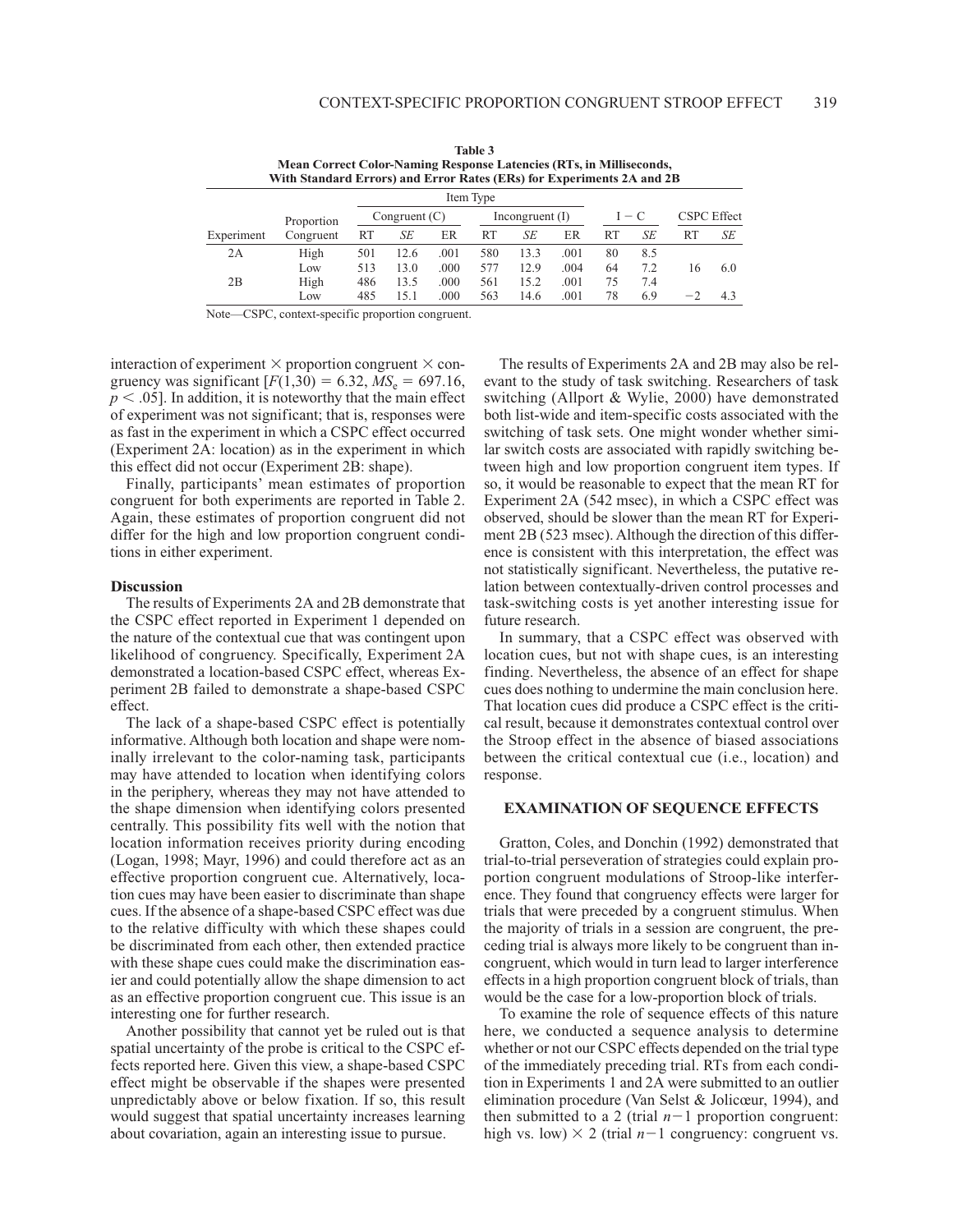incongruent)  $\times$  2 (trial *n* proportion congruent: high vs. low)  $\times$  2 (trial *n* congruency: congruent vs. incongruent)  $\times$  2 (Experiment: 1 vs. 2A) mixed design ANOVA with experiment treated as the lone between-participants variable. No effects involving the between-participants factor were significant, and therefore the sequence analysis reported here was collapsed across experiments. Mean RTs in each condition, collapsed across participants in Experiments 1 and 2A, are displayed in Table 4.

The trial  $n-1$  congruency  $\times$  trial *n* congruency interaction was significant  $[F(1,31) = 14.54, MS_e = 1,151.86,$  $p < .001$ ]. The congruency effect on the current trial was larger when the previous trial was congruent (92 msec) than when the previous trial was incongruent (69 msec). This result demonstrates that sequential effects of the type reported by Gratton et al. (1992) influence the congruency effect measured by our procedure.

More important, the trial *n* proportion congruent  $\times$  trial *n* congruency interaction was significant  $[F(1,31) = 14.68]$ ,  $MS_e = 718.63, p < .001$ , and these factors did not interact with trial  $n-1$  congruency or trial  $n-1$  proportion congruency. In other words, the CSPC effect was not affected by the preceding trial type; the Stroop effect was larger in the high proportion congruent condition (90 msec) than in the low proportion congruent condition (72 msec), and this effect was consistent across the four trial sequence types.<sup>2</sup>

In summary, the sequence analysis demonstrates that the nature of the preceding trial can influence the size of the Stroop effect (Gratton et al., 1992). However, the sequence analysis also demonstrates that the CSPC effect reported here does not depend on the nature of the preceding trial. $3$ 

## **GENERAL DISCUSSION**

One explanation for the ISPC effect reported by Jacoby et al. (2003) is that it reflects differences in word-color associations between items that accrue as a consequence of the item-specific proportion congruent manipulation. An alternative view is that the ISPC effect is one of a larger family of CSPC effects that reflect the learning of an association between salient contextual cues and the likelihood of congruency. Given the latter view, such contex-

tual cues might then cue the retrieval of control processes that are most appropriate for the current item type, be it "likely congruent" or "unlikely congruent." The locationbased CSPC effect appears to be explained best by the latter view, because the location contextual cue was associated equally with each of the four color responses. To our knowledge, this is the first demonstration that learning of nominally irrelevant cues to proportion congruent can provide a basis for contextual control over the Stroop effect.

Although we have compared our results to Jacoby et al. (2003), we acknowledge that caution should be taken in making such comparisons. For example, our Stroop task employed spatially and temporally segregated Stroop stimuli, whereas the task used by Jacoby et al. employed integrated word and color stimuli. Spieler, Balota, and Faust (2000) have noted that Stroop interference measured with integrated and spatially segregated color word stimuli may depend on different processes. The temporal segregation of word and color in our study is also a potential concern. The fact that our word stimuli were presented 100 msec prior to the onset of the color patch sets unique constraints on how our CSPC effect should be interpreted. Specifically, it is unlikely that our location-based CSPC effect reflects a process that modulates whether word reading occurs, because the cue to congruency occurs 100 msec after presentation of the word. Instead, we assume that word reading takes place in both proportion congruent conditions, that word reading can be integrated with colornaming processes to varying degrees, and that this integration process is sensitive to the location information afforded by probe onset. In contrast, the ISPC effect reported by Jacoby et al. could reflect control over whether word reading occurs. Whether the ISPC and CSPC effects actually do tap into different processes must be left as a question for further research.

The location-based CSPC effect reported here cannot be explained by the learning of associations between a single contextual dimension (e.g., location) and response. However, our results do not entirely rule out all associative accounts of CSPC effects. Note that, in our experiments, some word/location/color events appeared more frequently than others. Consequently, our location-based

**Table 4** Sequence Analysis: Mean Color-Naming Response Latencies (RTs, in Milliseconds, With Standard Errors), Collapsed Across Experiments 1 and 2A

|                                  |           | Trial n                          |           |             |           |         |           |                          |           |             |           |                                      |           |                    |  |
|----------------------------------|-----------|----------------------------------|-----------|-------------|-----------|---------|-----------|--------------------------|-----------|-------------|-----------|--------------------------------------|-----------|--------------------|--|
|                                  |           | <b>High Proportion Congruent</b> |           |             |           |         |           | Low Proportion Congruent |           |             |           |                                      |           |                    |  |
|                                  |           | Congruent                        |           | Incongruent |           | $I - C$ |           | Congruent                |           | Incongruent |           | C<br>$\hspace{0.1mm}-\hspace{0.1mm}$ |           | <b>CSPC</b> Effect |  |
| Trial $n-1$                      | <b>RT</b> | SE                               | <b>RT</b> | SE          | <b>RT</b> | SE      | <b>RT</b> | SE                       | <b>RT</b> | SE          | <b>RT</b> | SE                                   | <b>RT</b> | SE                 |  |
| <b>High Proportion Congruent</b> |           |                                  |           |             |           |         |           |                          |           |             |           |                                      |           |                    |  |
| Congruent                        | 487       | 10.6                             | 586       | 10.7        | 99        | 8.7     | 495       | 10.5                     | 582       | 10.8        | 87        | 7.6                                  | 11        | 7.3                |  |
| Incongruent                      | 504       | 10.4                             | 578       | 11.3        | 74        | 8.5     | 519       | 10.9                     | 570       | 11.3        | 51        | 9.7                                  | 23        | 12.0               |  |
| Low Proportion Congruent         |           |                                  |           |             |           |         |           |                          |           |             |           |                                      |           |                    |  |
| Congruent                        | 484       | 10.8                             | 587       | 15.0        | 103       | 10.5    | 491       | 13.2                     | 570       | 10.9        | 79        | 10.2                                 | 24        | 12.2               |  |
| Incongruent                      | 496       | 10.1                             | 579       | 10.5        | 83        | 7.1     | 502       | 10.1                     | 570       | 10.3        | 68        | 6.2                                  | 15        | 6.3                |  |

Note— $I - C$ , incongruent minus congruent.